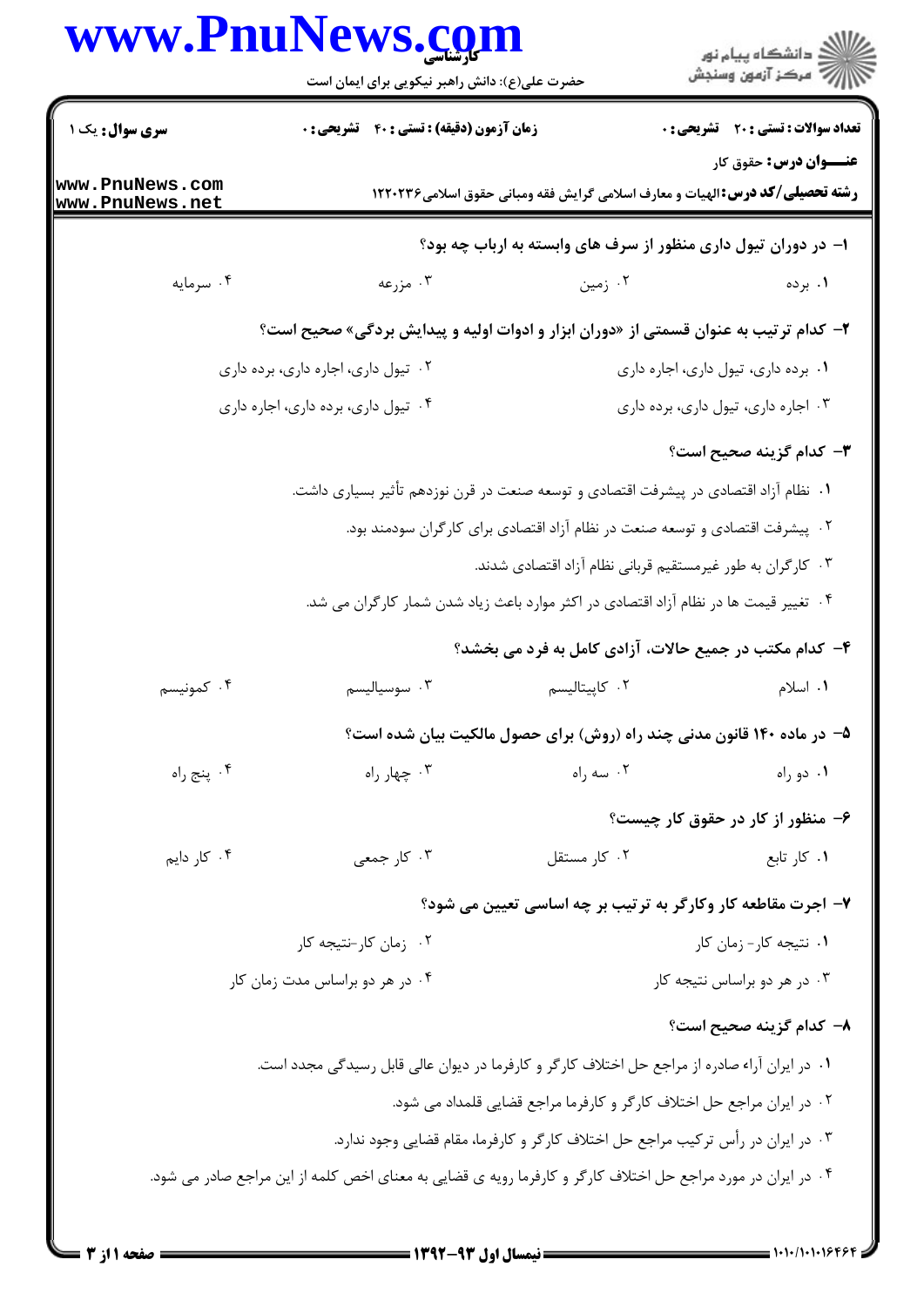

حضرت علي(ع): دانش راهبر نيكويي براي ايمان است

**تعداد سوالات : تستي : 20 ٪ تشريحي : 0** 

**عنـــوان درس:** حقوق کار

**زمان آزمون (دقیقه) : تستی : 40 گشریحی : 0** 

**سری سوال :** ۱ یک

www.PnuNews.com www.PnuNews.net

**رشته تحصیلی/کد درس:**الهیات و معارف اسلامی گرایش فقه ومبانی حقوق اسلامی1۲۲۰۲۳۶

## ۹– کدام گزینه صحیح است؟

- ۰۱ مقاوله نامه، سندی است که پس از تصویب در سازمان بین المللی کار، باید به تصویب مقامات صلاحیت دار هر یک از کشورهای عضو
	- ٢ . قبل از تصويب قوه مقننه و الحاق دولت عضو، مفاد مقاوله نامه جزو حقوق موضوعه آن كشور در مي آيد.
		- ۰۳ در تمامی موارد توصیه نامه به عنوان مکمل مقاوله نامه تصویب شده است.
		- ۰۴ در تمامی موارد مقاوله نامه به عنوان مکمل توصیه نامه تصویب شده است.

١٠- كدام گزينه صحيح است؟

- ۰۱ در قرارداد کار، اعلام اراده در بیشتر موارد جنبه دوطرفه دارد.
- ۲۰ در قرارداد کار، اراده ضمنی کارگر و به عبارت دیگر قبول ظاهری او نسبت به شرایط کار اعلام اراده تلقی نمی شود و قرارداد کار صحيح نيست.
	- ۰۳ در قرارداد کار اگر کارگر در پذیرش شرایط کارفرما و الحاق به قرارداد کار،سکوت کندبرای صحت قرارداد کار کافی است.
		- ۰۴ آزادی عمل کارفرما به موجب مقررات امری در قانون کار محدود شده است.

1١− به ترتیب پاسخ دهید؛ سن مقرر در قانون مدنی و قانون کار مربوط به چه موضوع یا موضوعاتی است؟

| ۰۴ استخدام - استخدام | ۰۳ استخدام - اهلیت | ۰۲ اهلیت - اهلیت | ۰۱ اهلیت - استخدام |
|----------------------|--------------------|------------------|--------------------|
|                      |                    |                  |                    |

۱۲- حالتي که در آن عقد، به هيچ وجه وجود حقوقي پيدا نمي کند چه نام دارد؟

- ۰۳ فسخ ۰۴ انفساخ ۰۲ عدم نفوذ ۰۱. بطلان
- ۱۳- مطابق تبصره ماده ۲۰ قانون کار و در غیرموارد خدمت نظام وظیفه، کارگرانی که به جبهه اعزام می شوند موظفند پس از اتمام مأموريت، ظرف چه مدتي خود را به محل کار معرفي نمايند و در صورت معرفي نکردن خود، مستعفي شناخته مي شوند؟

۰۴ سه ماه ۰۲ یک ماه ۰۳ دو ماه ۰۱ بیست روز

۱۴- اخراج کارگر پس از توقیف منجر به محکومیت جزائی، چه نوع اخراجی است؟

- ۱. اخراج موجه
- ٢. اخراج غيرموجه
- ۰۳ در بعضی موارد اخراج موجه و در بعضی موارد اخراج غیرموجه
- ۰۴ فقط در یک مورد (ارتکاب جرائم عمومی) موجه و در سایر موارد غیرموجه